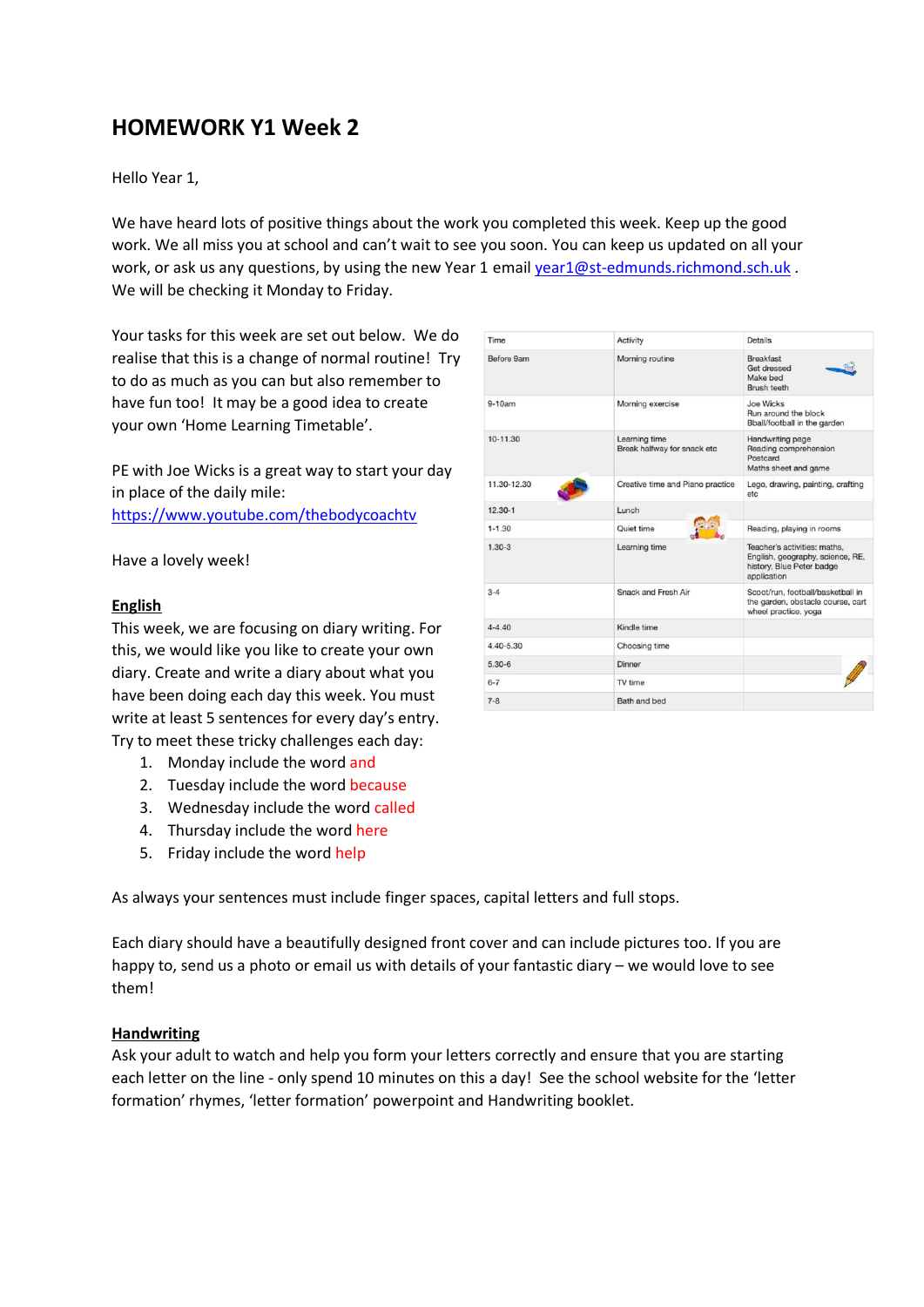## **Daily Reading**

Read for 10 minutes every day (e-books can be found a[t https://www.oxfordowl.co.uk/for](https://www.oxfordowl.co.uk/for-home/reading/)[home/reading/](https://www.oxfordowl.co.uk/for-home/reading/) once you set up a free account).

## **Phonics**

Below you will find the different sounds we will be revising in class. We have included Youtube clips and Education City games to help you practise them:

# **Monday: ou (out) ou ( group)**

Geraldine the Giraffe – ou<https://www.youtube.com/watch?v=-qtCB7CYH3I> Education City -*Mouse in the House* game PARENTS – explain that *out* and *group* have the same graphemes ou but they make different sounds – one makes an ow sound and the other an oo sound.

## **Tuesday: o-e, ow, oe, oa**

Alphablocks Series 4 – home<https://www.youtube.com/watch?v=UQFilBxEseg> Education city - *Foe and Heroes* game and *Princess Rose's Magic Stone* game **Wednesday: ay, a-e, ai, ay** Alphablocks Series 4 – name<https://www.youtube.com/watch?v=ROKNNvuGpEo> Education City - *A Day by the Bay* game and *Kate's Cake Shop* game

## **Thursday: igh**

Alphablocks series 3 – tightrope<https://www.youtube.com/watch?v=-lcE8bEdvHI>

## **Friday: Revision**

Go on myUSO and click on Phonics Play. You can sign up for free at the moment and play games based on all of the sounds above.

Another great way to practise these sounds is to keep a 'Phonics Detective Book' when reading at home. Record words that contain the above phonemes.

Also, please read the next 5 alien and real words from the Phonics booklet found on our website.

# **Spellings**

Learn the next 5 words in your Hundred High Frequency Word list… New spellings: if, help, Mrs, called, here Discuss them with your adult, is there a 'tricky' part of any word? Ask your parents to test you on Friday.

#### **Maths**

In Year 1 this week we are focusing on Measuring - Weight/Mass. Vocabulary taught you will need to learn and understand are: heavy, light, heavier than, lighter than, heaviest, lightest. Parents, you can



watch the tutorial on myUSO to help you



guide your child to Year 1 content. Go on: myUSO/year 1 resources/maths at home/measurement/compare mass and weight.